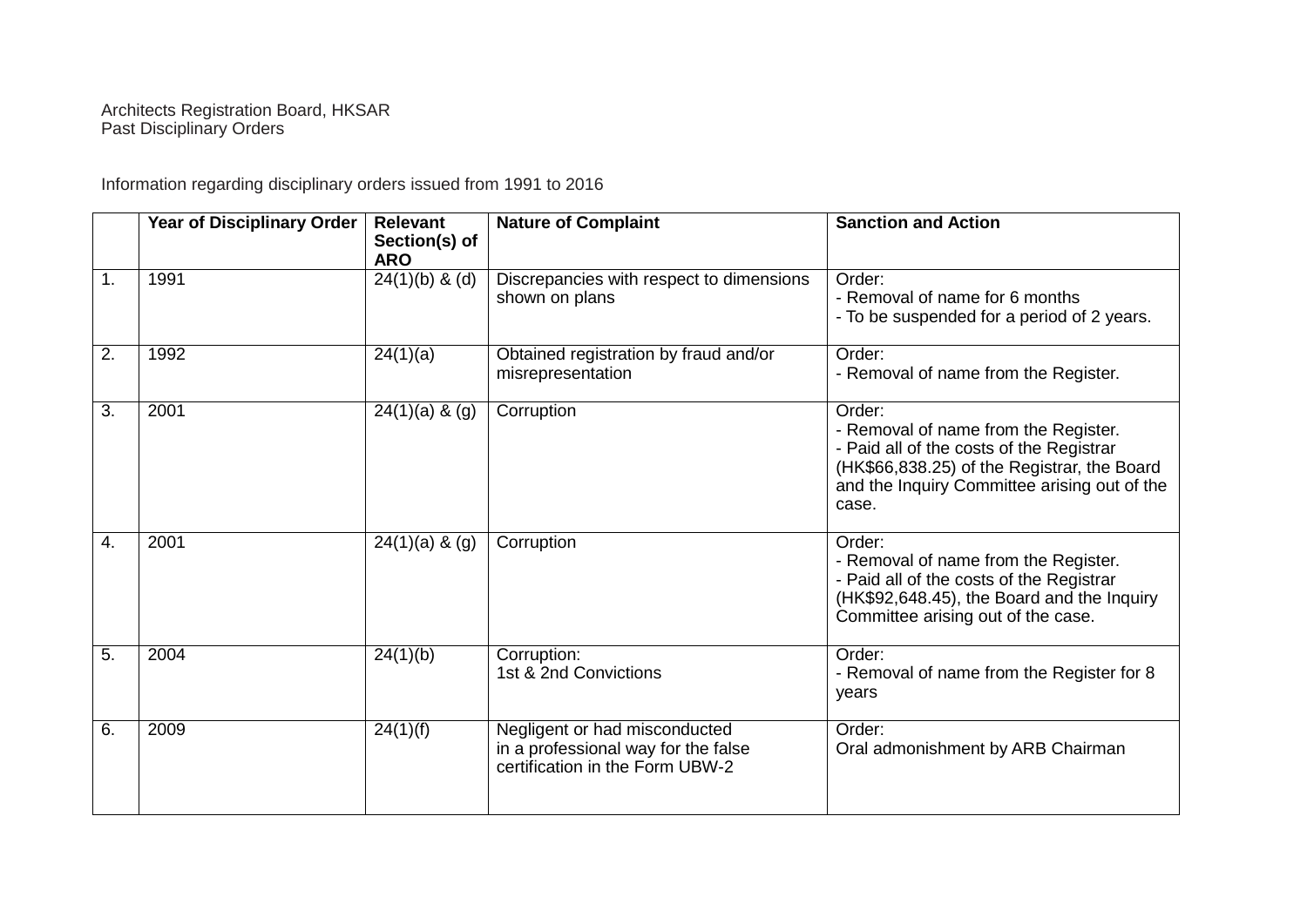|                   | Year of Disciplinary Order | <b>Relevant</b><br>Section(s) of<br><b>ARO</b> | <b>Nature of Complaint</b>                                                                                                                                                 | <b>Sanction and Action</b>                                                                                                                                                                                                                                                                                                    |
|-------------------|----------------------------|------------------------------------------------|----------------------------------------------------------------------------------------------------------------------------------------------------------------------------|-------------------------------------------------------------------------------------------------------------------------------------------------------------------------------------------------------------------------------------------------------------------------------------------------------------------------------|
| 7.                | 2010                       | 24(1)(f)                                       | Negligent or had misconducted<br>in a professional way for the false<br>certification in the Form UBW-2                                                                    | Order:<br>Oral admonishment by ARB Chairman                                                                                                                                                                                                                                                                                   |
| 8.                | 2011                       | $24(1)(a)$ & (d)                               | Theft                                                                                                                                                                      | Order:<br>- Removal of name from the Register for 1<br>year<br>-To be suspended for 1 year                                                                                                                                                                                                                                    |
| 9.                | 2011                       | $24(1)(c)$ & (d)                               | misconduct for failure to properly<br>supervise and monitor the renovation<br>works                                                                                        | Order<br>- Reprimand the respondent in writing and<br>order the Registrar to record the reprimand<br>on the register<br>-To be suspended for 1 year                                                                                                                                                                           |
| 10.               | 2011                       | 24(1)(f)                                       | <b>Unauthorized Building Works</b>                                                                                                                                         | Order:<br>Oral admonishment by ARB Chairman                                                                                                                                                                                                                                                                                   |
| 11.               | 2015                       | 24(1)(f)                                       | Negligent or had misconducted<br>in a professional way for the false<br>certification in the Form UBW-2                                                                    | Order:<br>Oral admonishment by ARB Chairman                                                                                                                                                                                                                                                                                   |
| $\overline{12}$ . | 2016                       | $24(1)(c)$ , (e)<br>and $(g)$                  | Committed misconduct in a professional<br>respect in relation to the building works<br>carried out to an earth-retaining structure<br>in Lot No. 748 in D.D. 216, Sai Kung | Order(s):<br>Reprimand a RA1 in writing and record it<br>on the register;<br>ARB shall not accept an application from<br>RA1 for registration as a Registered<br>Architect for 3 months***; and<br>RA1 to pay an amount of HK\$8,591.25<br>for the costs of the Registrar and the<br>Inquiry Committee arising from the case. |
| 13.               | 2016                       | $24(1)(c)$ , (e)<br>and $(g)$                  | Committed misconduct in a professional<br>respect in relation to the building works<br>carried out to an earth-retaining structure                                         | Order(s):<br>Reprimand a RA2 in writing and record it<br>on the register;                                                                                                                                                                                                                                                     |